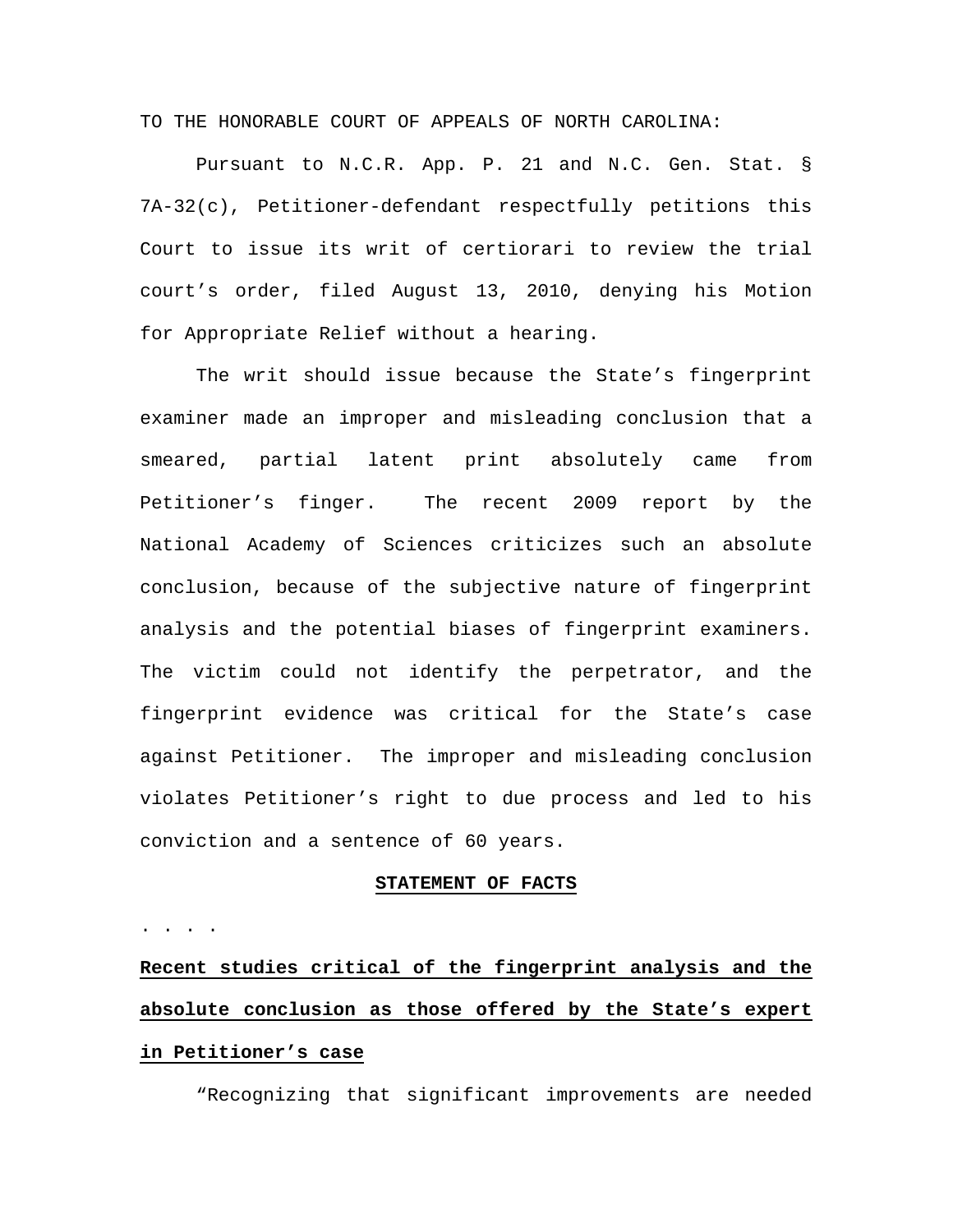in forensic science," Congress commissioned the National Academy of Sciences (NAS) to conduct a study of forensic disciplines that led to a report published in 2009. NAT'L ACAD. OF SCI., STRENGTHENING FORENSIC SCIENCE IN THE UNITED STATES: A PATH FORWARD P-1 (2009) (prepublication copy) (Exhibit A21). The NAS found that with the exception of DNA evidence, "no forensic method has been rigorously shown to have the capacity to consistently, and with a high degree of certainty, demonstrate a connection between evidence and a specific individual or source." *Id*. at S-5. "Much forensic evidence . . . is introduced in criminal trial without any meaningful scientific validation, determination of error rates, or reliability testing to explain the limits of the discipline." *Id.* at 3-18.

Even fingerprint analysis has been called into question. . . . , and the suggestion has been made that latent fingerprint identifications may not be as reliable as previously assumed. The question is less a matter of whether each person's fingerprints are permanent and unique uniqueness is commonly assumed — and more a matter of whether one can determine with adequate reliability that the finger that left an imperfect impression at a crime scene is the same finger that left an impression (with different imperfections) in a file of fingerprints . . . .

*Id*. at 1-7.

 In the United States, the lack of a standard for fingerprint identification means that examiners may reach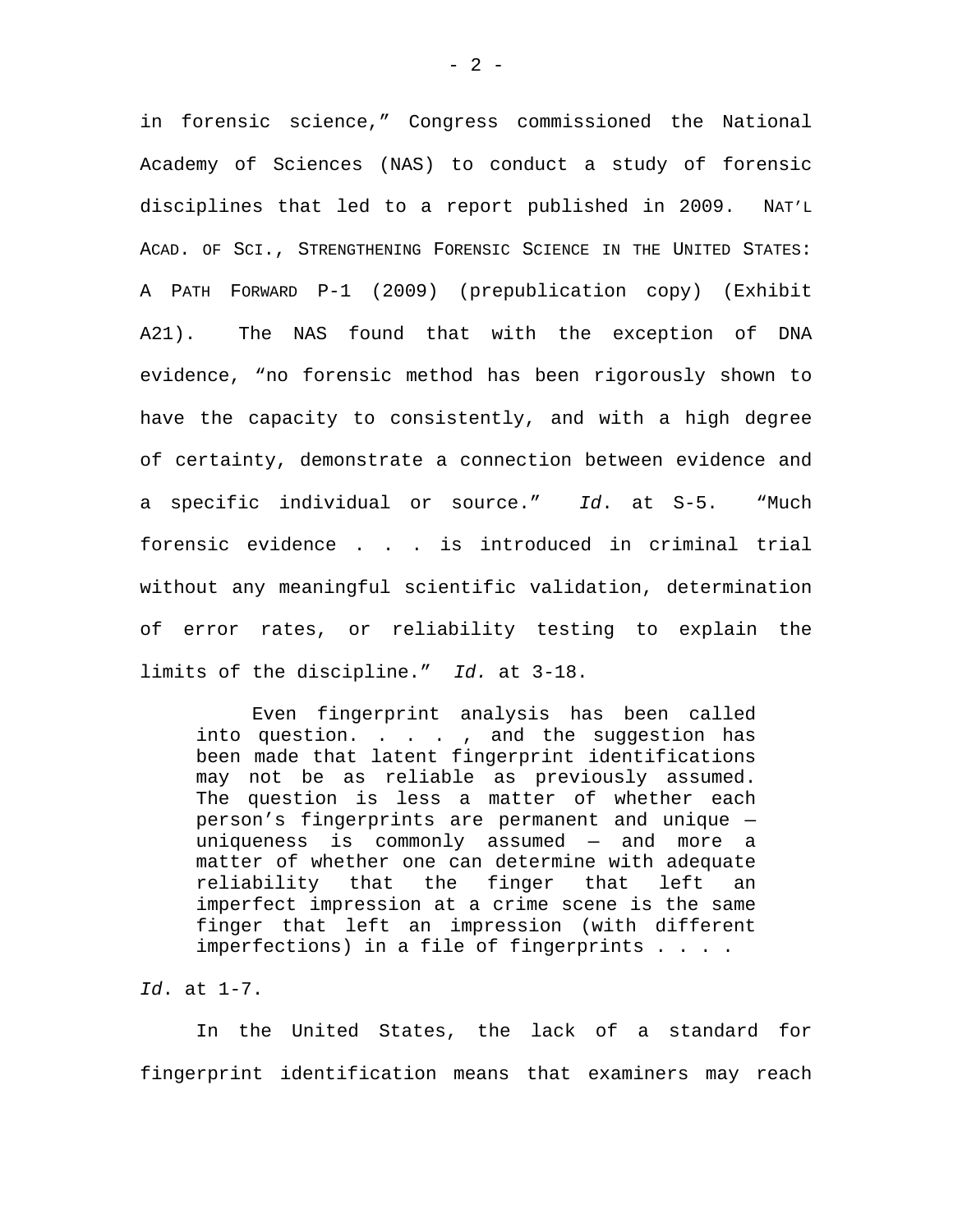different conclusions from the same latent print. *Id*. at 5-9. Fingerprint identification is a subjective assessment. *Id*. at 5-11. Even the friction ridge community (comparing impressions from fingerprint, palm print, and sole prints) "actively discourages its members from testifying in terms of the probability of a match" and from suggesting that a print could not possibly come from two individuals. *Id*. at 5-11.

Given the general lack of validity testing for fingerprinting; the relative dearth of difficult proficiency tests; the lack of a statistically valid model of fingerprinting; and the lack of validated standards for declaring a match, such claims of absolute, certain confidence in identification are unjustified, the product of hubris more than established knowledge. . . .

*Id*. at 3-17 (citing J.L. Mnookin, *The Validity of Latent Fingerprint Identification: Confessions of a Fingerprinting Moderate*, LAW, PROBABILITY AND RISK 7(2):127- 141 (2008)).

 The NAS report also made other observations relevant to Petitioner's case:

 The clarity of the latent prints is a major factor in fingerprint identification. *Id*. at 5-10. "When dealing with a single latent print, however, the interpretation task becomes more challenging and relies more on the judgment of the examiner." *Id*. at 5-10.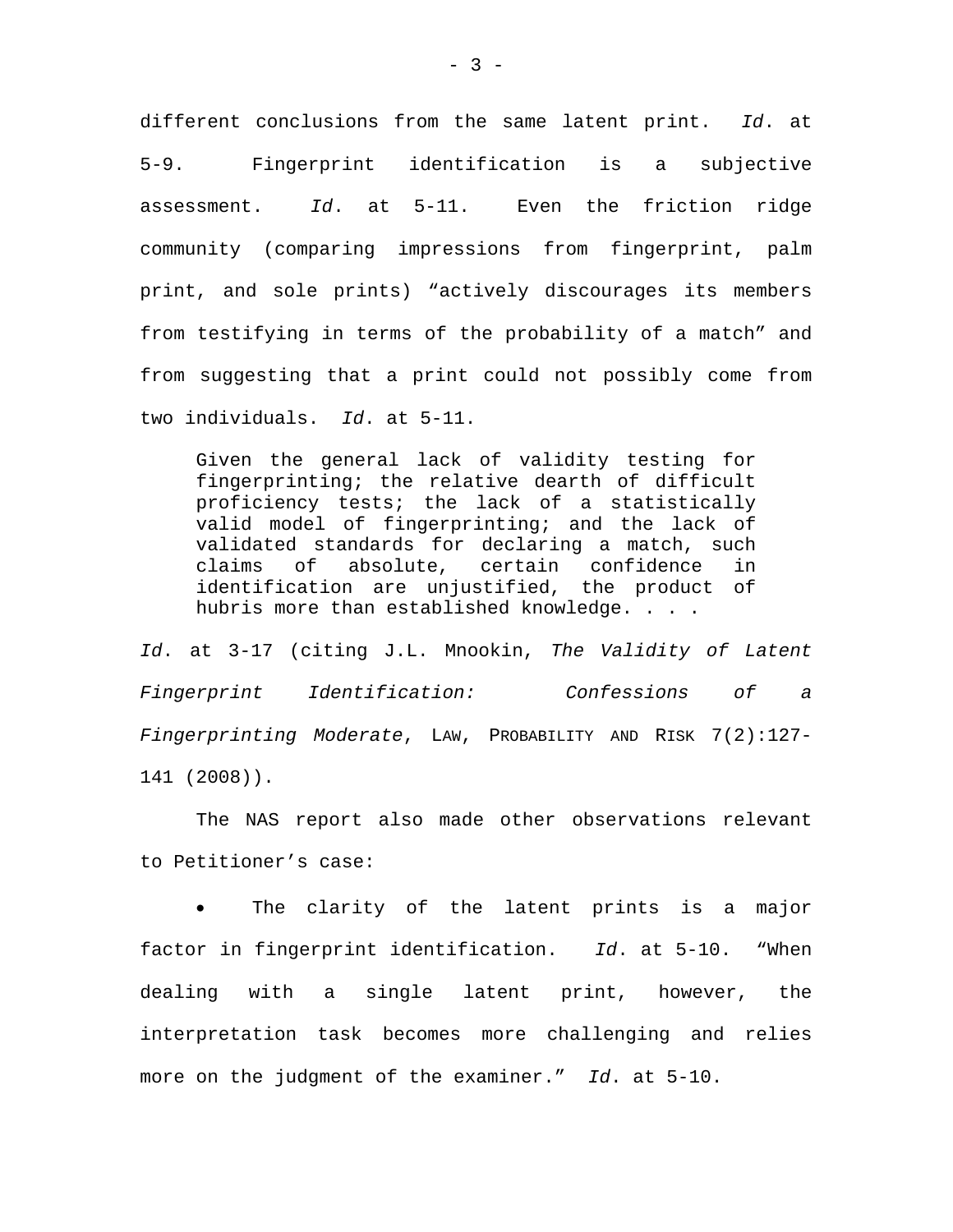"[A] small stretching of distance between two fingerprint features, or a twisting of angles, can result from either a difference between the fingers that left the prints or from distortions from the impression process." *Id*. at 5-10.

 Biases, sometimes unconsciously engendered, might affect forensic analysts' findings and conclusions. "A common . . . bias is the tendency for conclusions to be affected by . . . how data are presented." For example, forensic analysts can be affected by this bias if they are asked to compare two particular fingerprints — one from the crime scene and one from a suspect — rather than comparing the crime scene latent print with a pool of known fingerprints. Another bias may arise when an examiner becomes "too wedded to a preliminary conclusion, so that it becomes difficult to accept new information fairly and unduly difficult to conclude that the initial hypotheses were wrong." In addition, an examiner's finding might also be influenced by the urgency of the investigation. *Id*. at 4-10. The NAS points to the erroneous identification of the American attorney Brandon Mayfield as someone involved with the 2004 train bombing in Madrid by several FBI fingerprint examiners as an example of how biases can lead to faulty conclusions. *Id*. at 1-8, 1-9.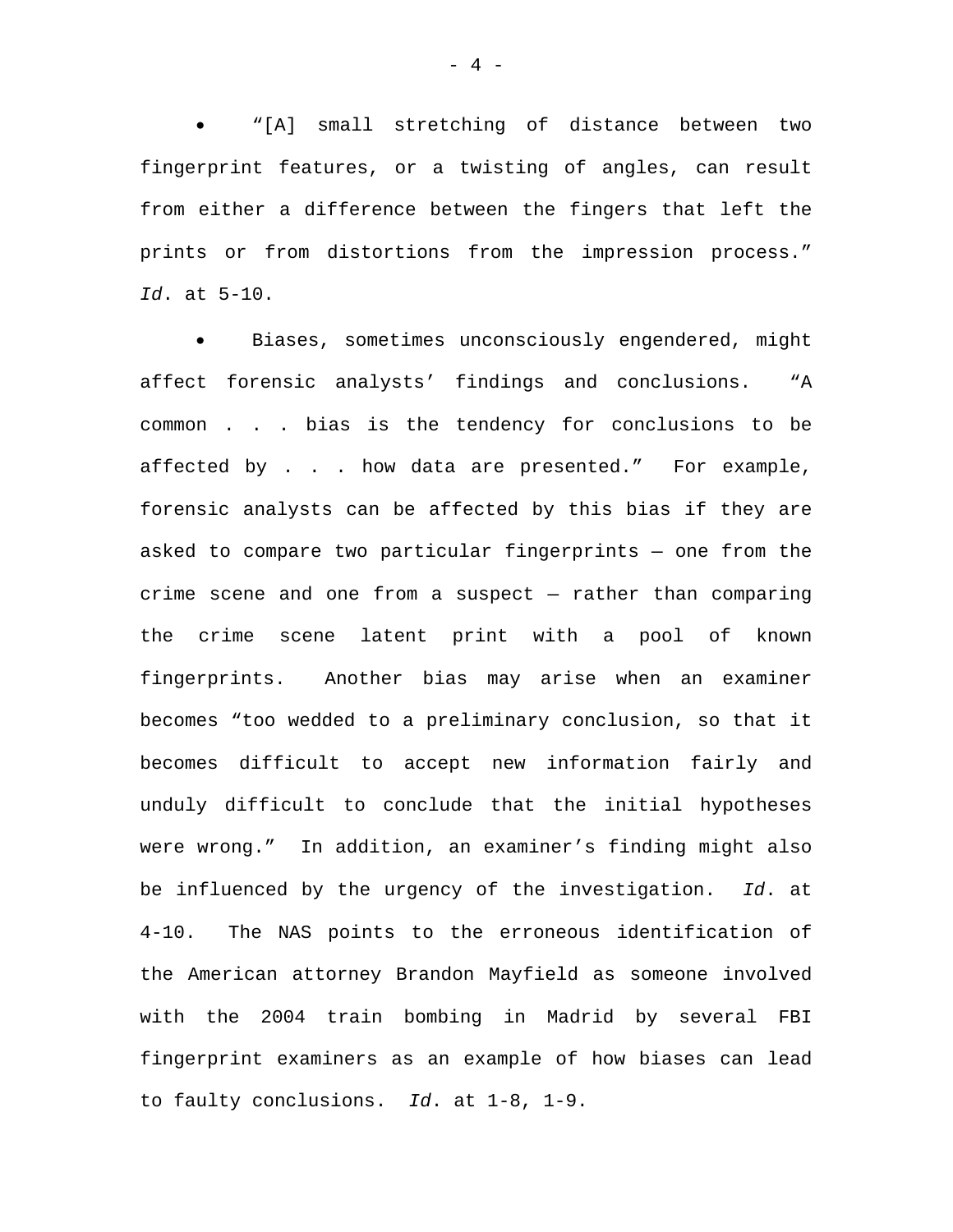### **REASONS WHY WRIT SHOULD ISSUE**

This Court has the authority to issue its writ of certiorari to review the trial court's order denying a motion for appropriate relief.  $N.C.R.$  App. P.  $21(a)(1)$ ; N.C. Gen. Stat. § 7A-32(c). The trial court's findings on a motion for appropriate relief are binding if they are supported by competent evidence, and the trial court's conclusions are reviewed *de novo*. *State v. Lutz*, 177 N.C. App. 140, 142, 628 S.E.2d 34, 35 (2006).

A defendant may seek appropriate relief when his conviction was obtained in violation of the federal or state constitution, or when new evidence is discovered and has a direct and material bearing on the defendant's guilt. N.C. Gen. Stat. § 15A-1415(b)(3), (c).

I. **THE TRIAL COURT ERRED IN CONCLUDING THAT PETITIONER DID NOT OFFER ANY EVIDENCE**, **WHEN PETITIONER PRESENTED EXCERPTS OF THE 2009 REPORT BY THE NATIONAL ACADEMY OF SCIENCES AS AN EXHIBIT FOR THE MOTION FOR APPROPRIATE RELIEF.**

 N.C. Gen. Stat. § 15A-1420(b) provides that an MAR "must be supported by affidavit or other documentary evidence" if based on facts outside the record and transcript of the case or not within the knowledge of the judge who hears the motion. Petitioner presented as an exhibit in the MAR excerpts of the 2009 report by the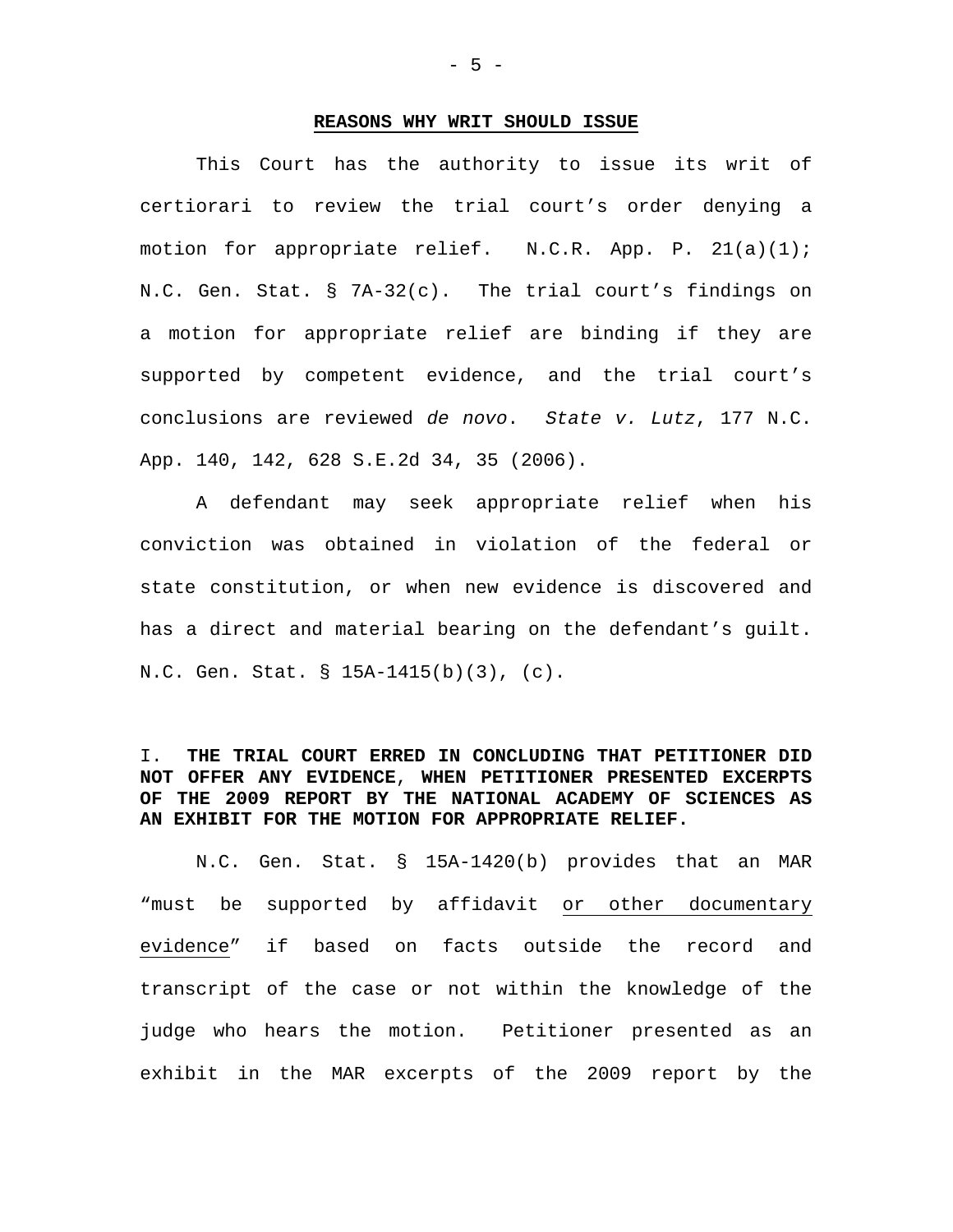National Academy of Sciences, including an entire section on fingerprint analysis.

In June of this year, the North Carolina Supreme Court joined the United States Supreme Court in recognizing the 2009 "landmark report" by the NAS. *State v. Ward*, 364 N.C. 133, --, 694 S.E.2d 738, 743 (2010) (citing *Melendez-Diaz v. Massachusetts*, 129 S. Ct. 2527 (2009)). The Court in *Ward* quoted with approval the NAS's findings that "[t]he forensic science system, encompassing both research and practice, has serious problems that can only be addressed by a national commitment to overhaul the current structure that supports the forensic science community in this country," and that forensic scientists, many of whom work for law enforcement agencies, "sometimes face pressure to sacrifice appropriate methodology for the sake of expediency." *Id*. Other courts have relied on the 2009 NAS report to limit the testimony of the government expert. *See e.g.*, *U.S. v. Willock*, 696 F. Supp. 2d 536, 546-49 (D. Md. 2010) ("in light of two recent . . . studies [by the researching arm of the NAS] that call into question toolmark identification's status as 'science,' Judge Grimm concluded that toolmark examiners must be restricted in the degree of certainty with which they express their opinions").

- 6 -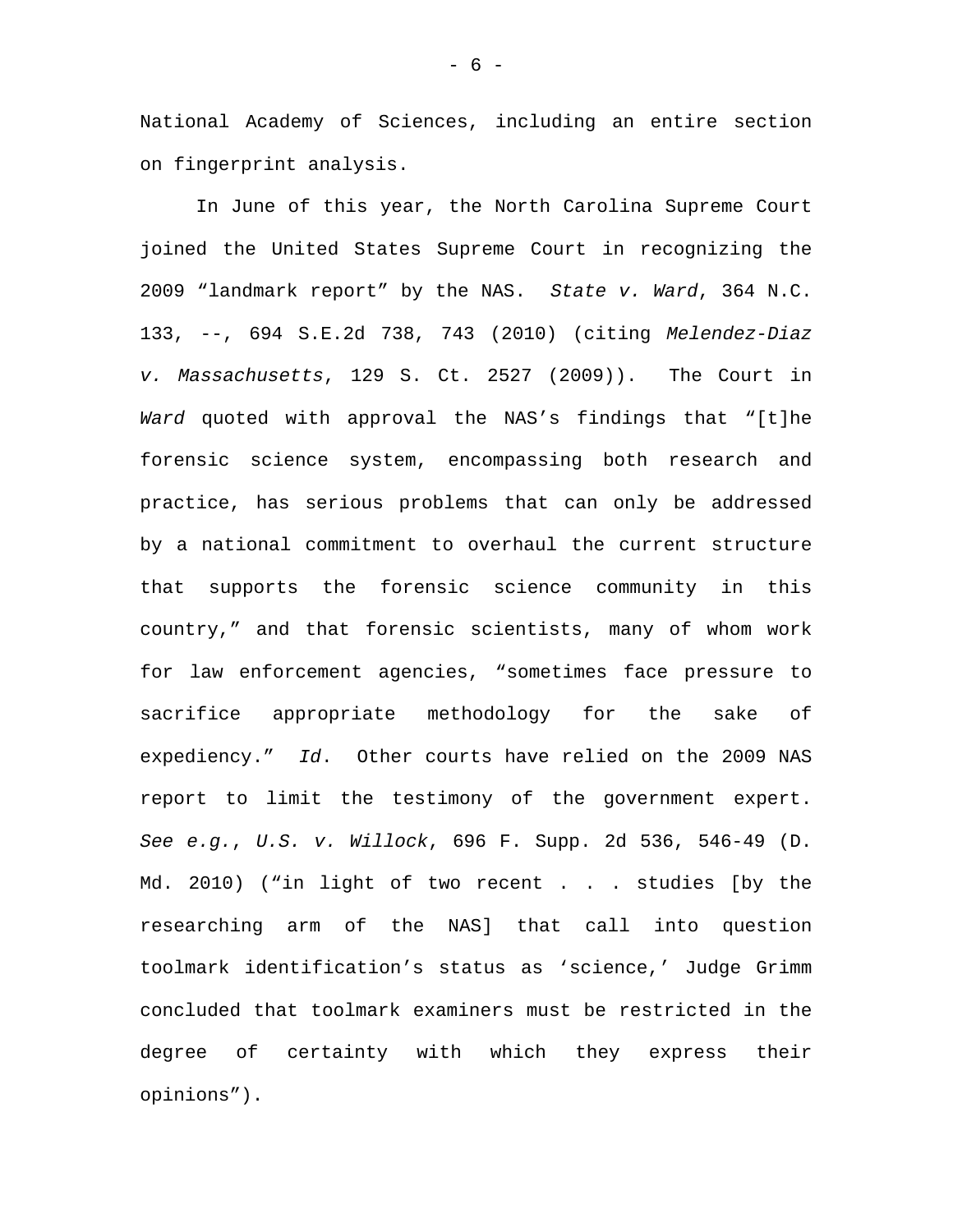The NAS is an honorary society that advises the U.S. government on scientific matters. National Academy of Sciences, *About the NAS*, *at* http://www.nasonline.org/site/ PageServer?pagename=ABOUT\_main\_page (last visited Aug. 19, 2010). Its members are top U.S. scientists elected to NAS "based on their distinguished and continuing achievements in original research." *Id*. Election to the organization is considered one of the highest honors that can be bestowed on a scientist. *Id*. The NAS has nearly 200 members who have won the Nobel Prize. *Id*.

 In the past, the NAS also issued similar landmark reports on forensic sciences. For example, in 2004, it published a report finding that certain conclusions drawn from the FBI's practice of comparative bullet lead analysis were not reliable. *Ragland v. Kentucky*, 191 S.W.3d 569, 578 (Ky. 2006). Consequently, the FBI discontinued the analysis, *Ragland*, 191 S.W.3d at 579, and some defendants whose convictions resulted from the FBI agents' bullet lead testimony have gained new trials. *See e.g.*, *id*; *New Jersey v. Behn*, 868 A.2d 329 (N.J. Super. Ct. App. Div. 2005); *Clemons v. Maryland*, 896 A.2d 1059 (Md. 2006).

The MAR statute does not require a defendant show in his MAR that he can establish the facts alleged by a preponderance of the evidence. Instead, an evidentiary

- 7 -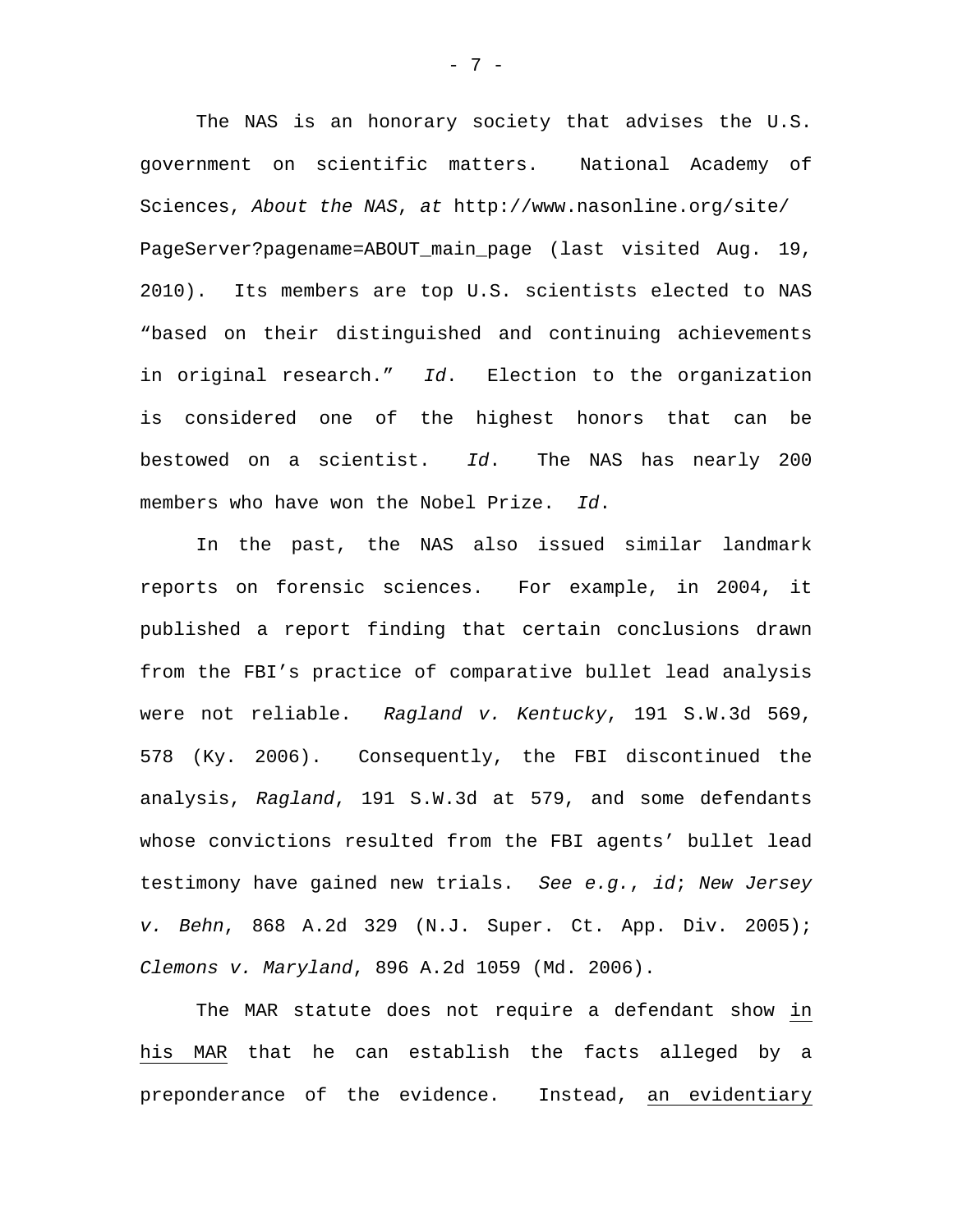hearing is where he has to prove the facts under such a standard.  $N.C.$  Gen. Stat.  $\S$  15A-1420(c)(5) ("If an evidentiary hearing is held, the moving party has the burden of proving by a preponderance of the evidence every fact essential to support the motion."); *State v. Dickens*, 299 N.C. 76, 85, 261 S.E.2d 183, 188 (1979) (where defendant's allegations raise a question of fact as to his misunderstanding of the plea bargain, an evidentiary hearing must be held in which defendant has burden of proving by a preponderance of evidence every fact essential to support motion); *State v. Hardison*, 143 N.C. App. 114, 120, 545 S.E.2d 233, 237 (2001) (at the hearing on his motion for appropriate relief, the defendant has the burden of establishing the facts essential to his claim by a preponderance of the evidence) (citations omitted).

In addition, "North Carolina does not mandate that admissible evidence must be submitted to an MAR court *before* an evidentiary hearing can be conducted." *Conaway v. Polk*, 453 F.3d 567, 583 (4th Cir. 2006) (emphasis in original) (citation omitted). "Indeed, it would create a 'classic catch-22' if an MAR defendant were obliged to submit admissible evidence to the MAR court in order to be accorded an evidentiary hearing, when the defendant is seeking the hearing because he cannot, without subpoena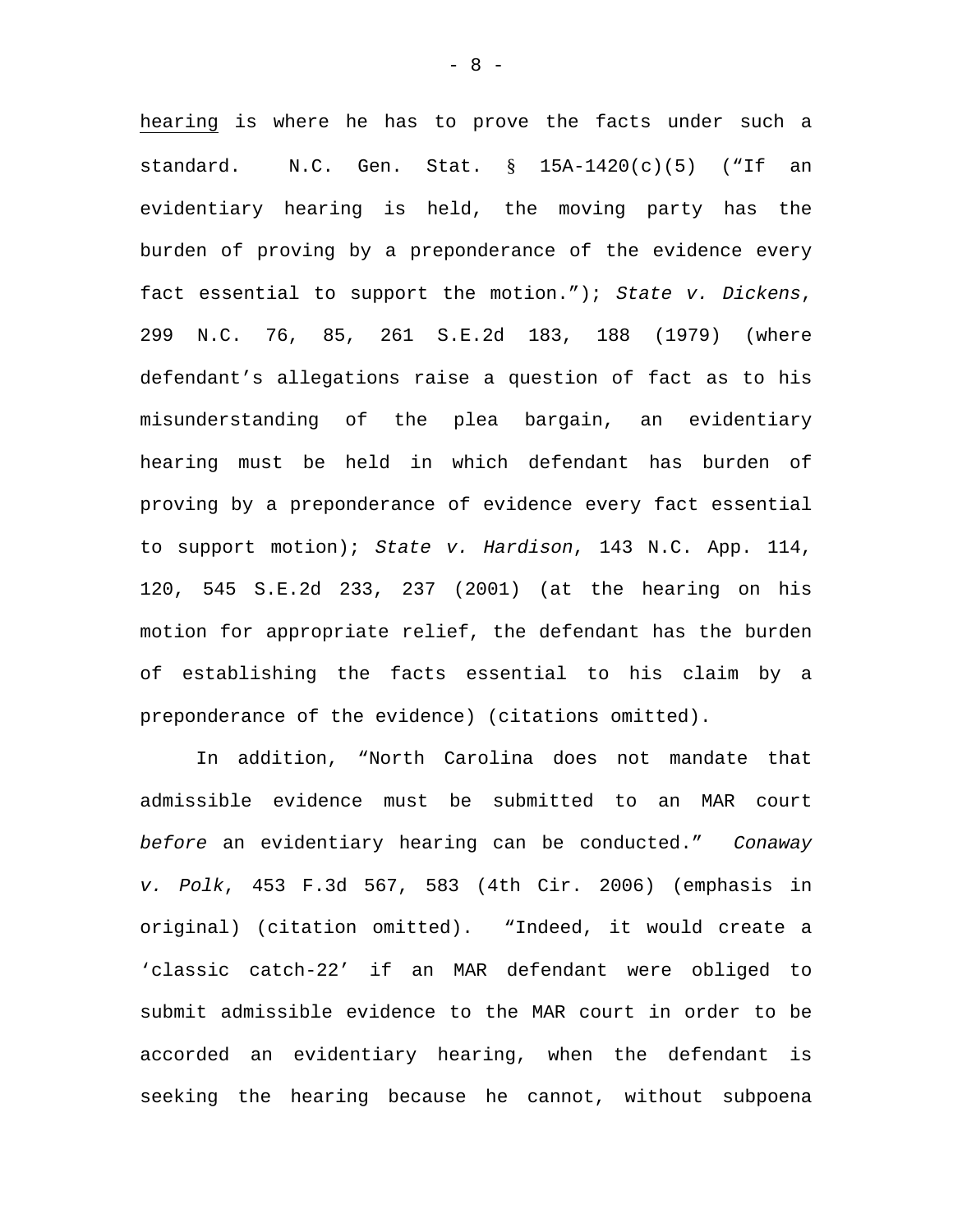power or mechanisms of discovery, otherwise secure such evidence." *Id*. at 584 (citation omitted).

Thus, Petitioner provided documentary evidence from a preeminent source addressing the improper and misleading conclusion by the State's fingerprint expert. The trial court did not address the post-conviction discovery motion, did not hold an evidentiary hearing, and erred in concluding that Petitioner had not provided any evidence.

## **II. THE TRIAL COURT ERRED IN CONCLUDING THAT THE 2009 REPORT BY THE NATIONAL ACADEMY OF SCIENCES DID NOT CONSTITUTE NEWLY DISCOVERED EVIDENCE, WHEN THE EVIDENCE WAS DISCOVERED AFTER PETITIONER'S TRIAL AND POST-CONVICTION CHALLENGES AND WOULD PROBABLY LEAD TO A DIFFERENT RESULT IN A NEW TRIAL**.

Due process requires the State to prove beyond a reasonable doubt that the defendant committed the charged offense. *In re Winship*, 397 U.S. 358, 364 (1970); *see also*  U.S. Const. amend. XIV; N.C. Const. art. I, § 19. When an error involves a violation of federal constitutional rights, it is prejudicial unless it is "harmless beyond a reasonable doubt." N.C. Gen. Stat. § 15A-1443(b). The State bears the burden of demonstrating that the error was harmless beyond a reasonable doubt. *Id*.

 A defendant is entitled to a new trial on grounds of newly discovered evidence when the evidence: 1) was

- 9 -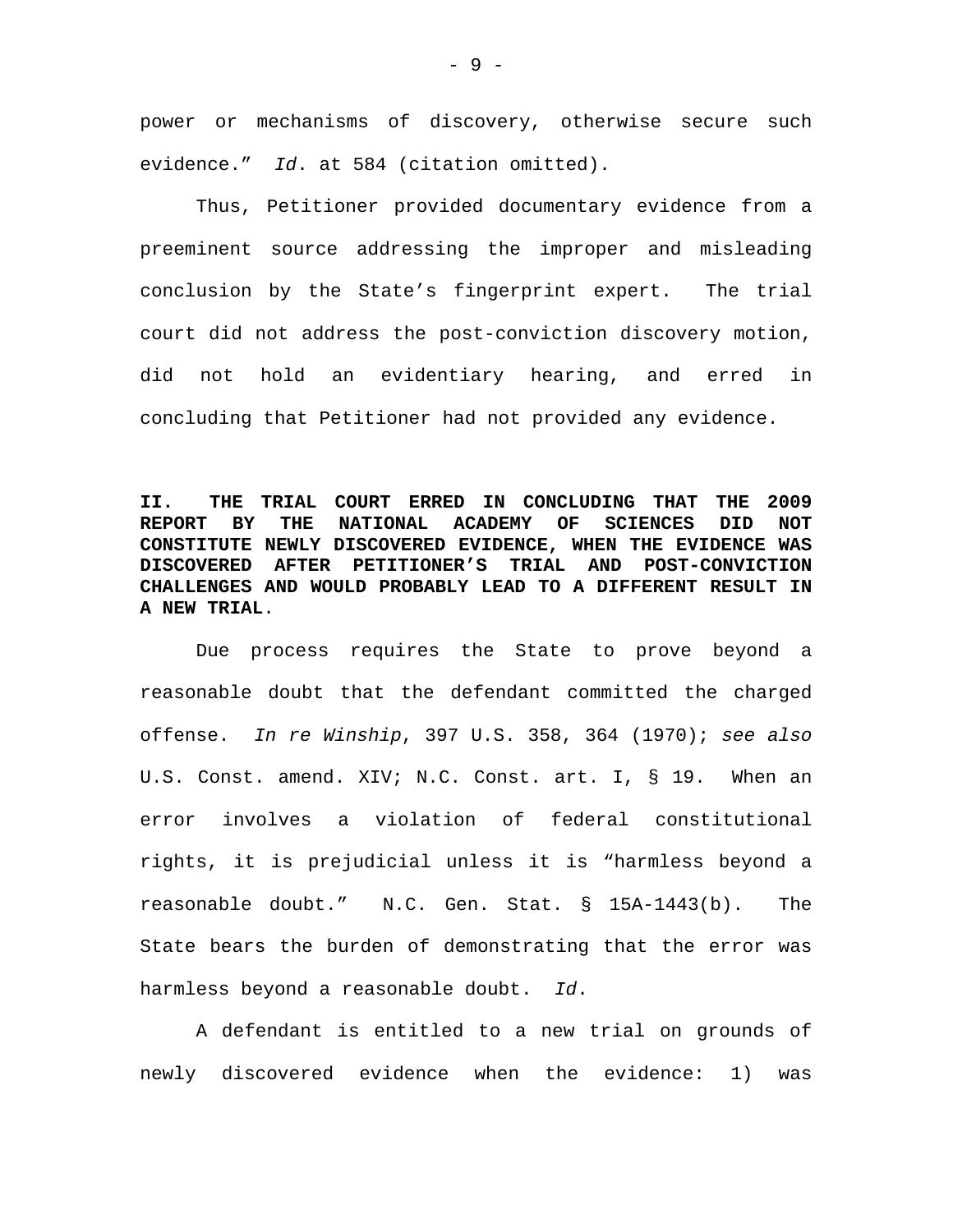discovered after the trial and was not discoverable by reasonable diligence at the time of trial; 2) was probably true; 3) is material to the issue and not merely impeaching/contradictory or cumulative; and 4) would probably lead to a different result if a new trial were granted. *State v. Britt*, 320 N.C. 705, 712-13, 360 S.E.2d 660, 664 (1987).

The NAS report came out after Petitioner's conviction and his subsequent post-conviction challenges and is thus newly discovered evidence. The NAS report is true. It was published and is the result of the work of top scientists in the United States. Our state Supreme Court, the United States Supreme Court, and other state courts have cited it and recognized its significance. The report itself also credited other research studies, the authors of which could have testified about the improper and misleading forensic analysis and opinion by the State's fingerprint examiner at an MAR hearing. In the MAR, Petitioner as an indigent defendant asked for funding to retain an expert and a hearing.

 The criticisms in the NAS report are material and not merely impeaching/contradictory or cumulative, such that they would probably lead to a different result if a new trial were granted. "Merely impeaching" is not the same as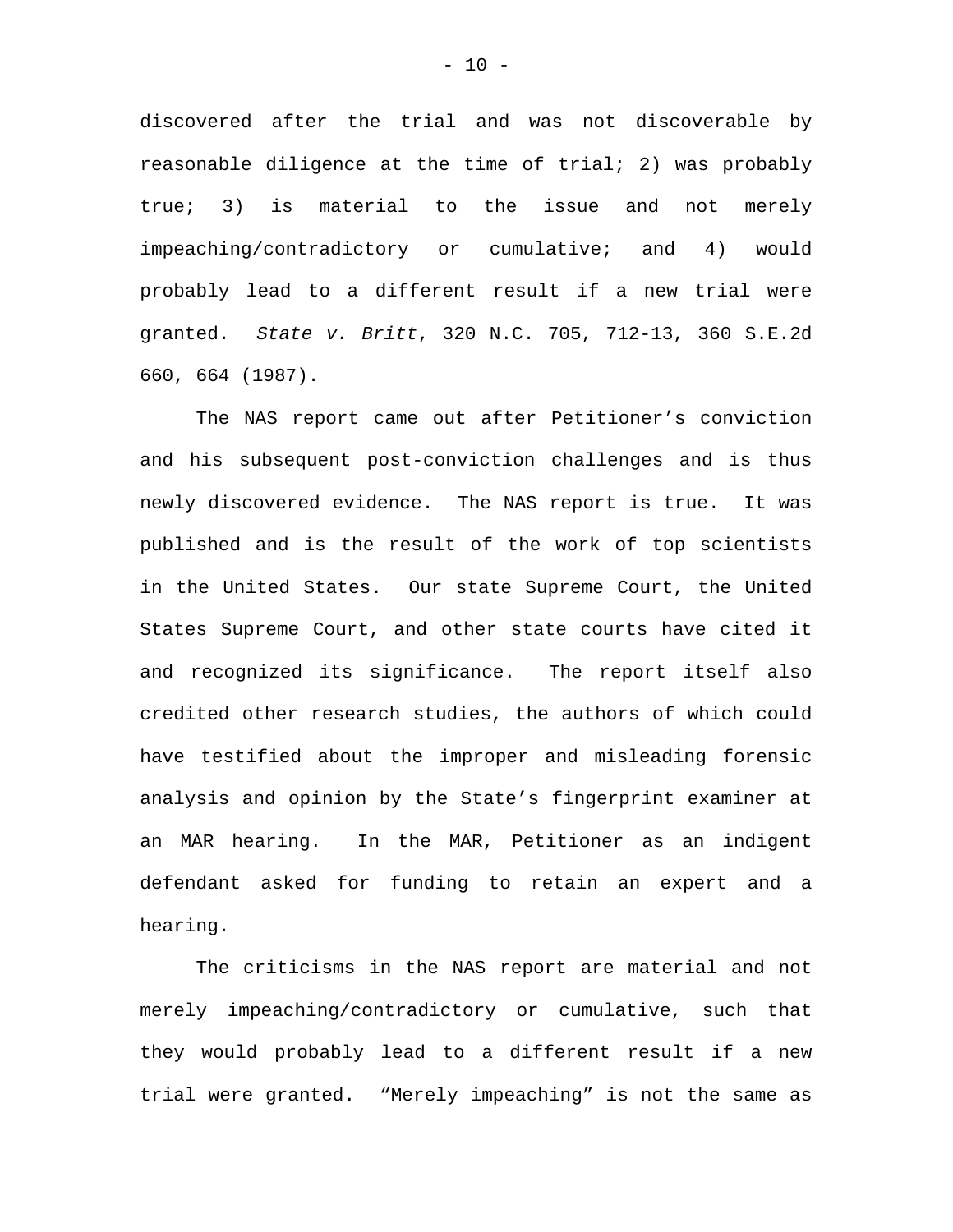impeaching. "Evidence that is 'merely impeaching,' or cumulative, is evidence of a 'quality [that] would not ordinarily make a difference in the jury's verdict.'" *Behn*, 868 A.2d at 344 (discussing the same requirement for newly discovered evidence for case involving the NAS report on bullet lead evidence). "Merely impeaching" is analogous to materiality standard for evaluating undisclosed exculpatory evidence established in *Brady v. Maryland*, 373 U.S. 83 (1963). *Behn*, 868 A.2d at 344.

 The SBI agent's absolute conclusion that the latent print came from Petitioner's finger was improper and misleading. The SBI agent portrayed his identification and conclusion as the product of an exact science, even though his analysis was based on a subjective assessment of a single smeared, partial latent print and the assumption that each fingerprint was unique and attributable to just one person.

While the SBI agent testified that he had found a match based on at least ten points of identification, such testimony does not explain how many points of identification and what features of the latent print to be compared are necessary for an identification worthy of confidence. As noted by the NAS report, the lack of a standard for fingerprint identification means that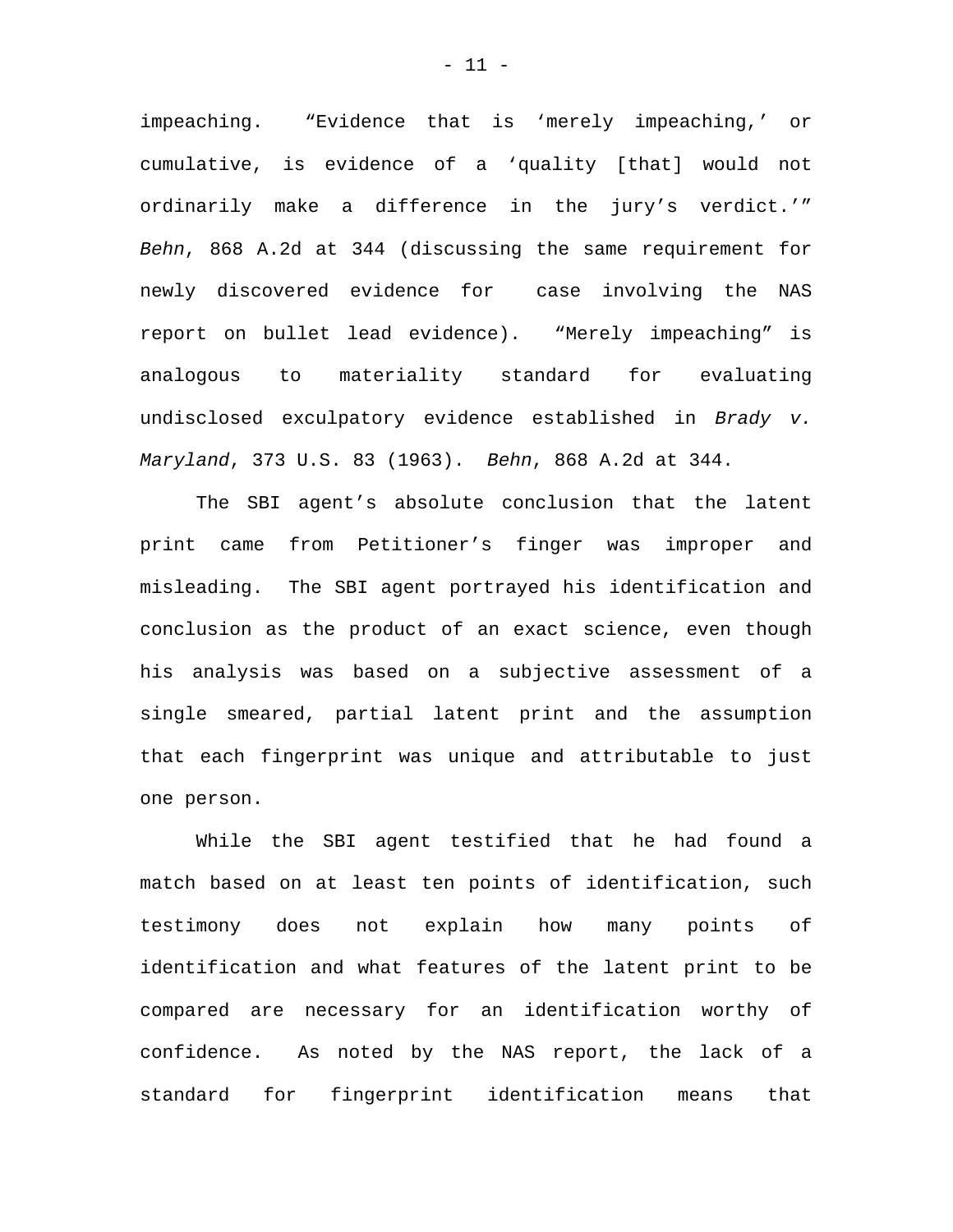examiners may reach different conclusions on the same latent print. "[A] small stretching of distance between two fingerprint features, or a twisting of angles, can result from either a difference between the fingers that left the prints or from distortions from the impression process." NAT'L ACAD. OF SCI., STRENGTHENING FORENSIC SCIENCE IN THE UNITED STATES: A PATH FORWARD 5-10 (2009) (prepublication copy).

Furthermore, the SBI agent's opinion was biased because only Petitioner's known fingerprints were used for comparison with the latent print. Neither the SBI agent nor the latent print collecting agent collected the victim's fingerprints for comparison, contrary to the city bureau's practice, to eliminate her as the source of the latent print found on her own car.

Fingerprint evidence as presented by the SBI agent was the only physical evidence and an indispensable part of the State's case against Petitioner. The agent's testimony carried the aura of science and objectivity, to which the jury tends to attach uncritical reliability. *State v. Helms*, 348 N.C. 578, 583, 504 S.E.2d 293, 296 (1998) (jurors tend to give heightened credence to scientific evidence). Even the North Carolina Supreme Court recognized the crucial role of fingerprint evidence in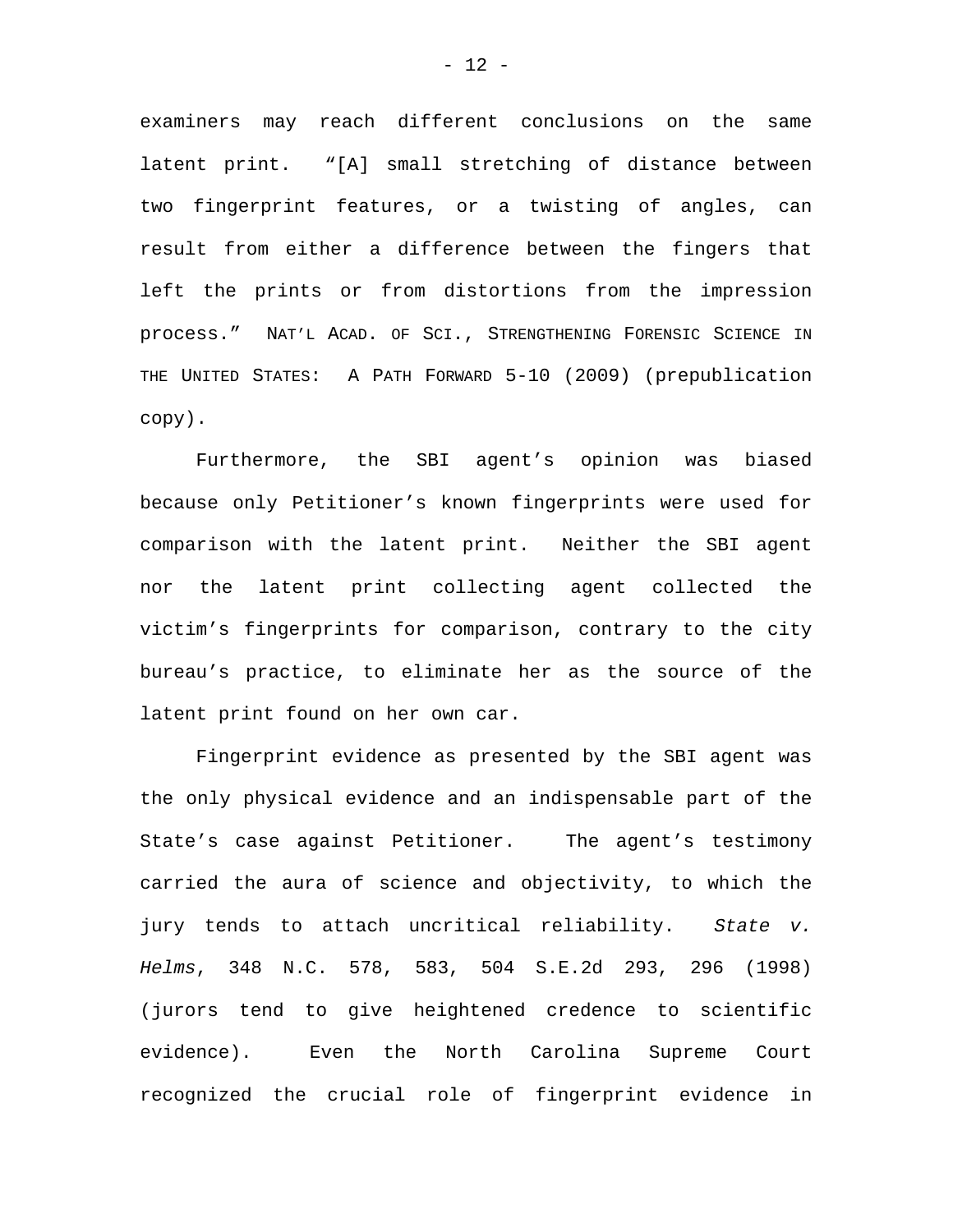Petitioner's case and noted that other evidence was of corroborative value only. Had the SBI agent's improper and misleading testimony on the absolute fingerprint match been excluded, or even rebutted and neutralized, Petitioner probably would not have been found guilty. Thus, the use of such evidence was prejudicial and violated Petitioner's right to due process under the federal and state constitutions.

Neither due process nor the requirements for newly discovered evidence mandates a showing that the fingerprint was not that of Petitioner or that he was factually innocent, contrary to the trial court's conclusion in its order denying the MAR. Moreover, this erroneous conclusion is even more glaring in light of the fact that the court did not rule on Petitioner's post-conviction motion for discovery. In that motion, Petitioner requested the complete files of all law enforcement and prosecutorial agencies involved in his case, as permitted by N.C. Gen. Stat. § 15A-1415(f). The purpose of that post-conviction discovery statute is to assist defendants in investigating, preparing, or presenting all potential claims in a single MAR. *See State v. Sexton*, 352 N.C. 336, 340, 532 S.E.2d 179, 181 (2000) (explaining the purpose of N.C. Gen. Stat. § 15A-1415 before the statute was amended to include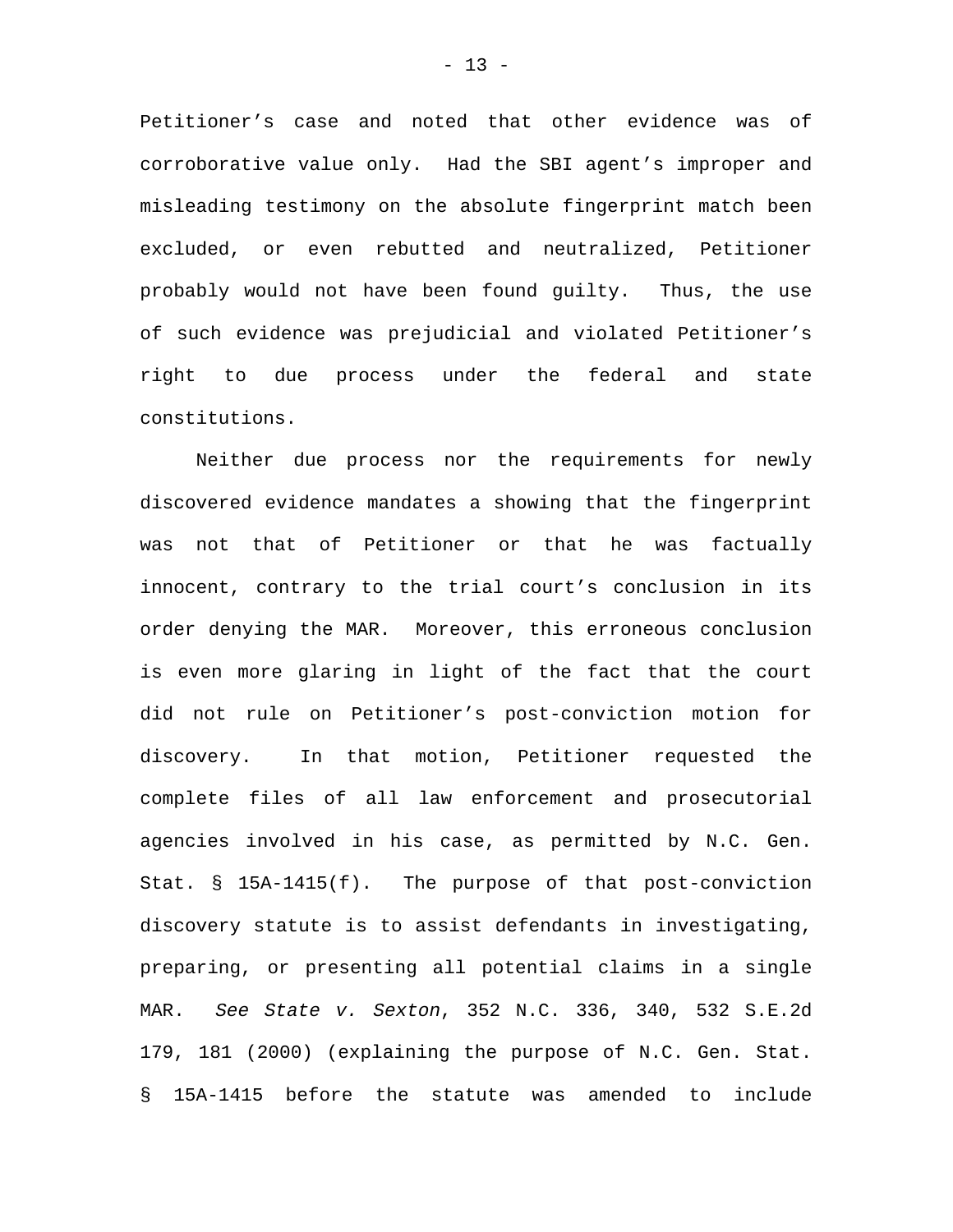noncapital cases).

### **III. THE TRIAL COURT ERRED IN CONCLUDING THAT PETITIONER HAD DELAYED IN FILING THE MAR, WHEN IT WAS FILED THE YEAR FOLLOWING THE NAS REPORT, PETITIONER WAS LIMITED BY HIS PHYSICAL CONFINEMENT, AND THE STATE DID NOT SHOW PREJUDICE**.

An MAR on newly discovered evidence must be filed within a "reasonable time" of its discovery. N.C. Gen. Stat. § 15A-1415(c). When a statute does not designate a time period, the court must evaluate timeliness under the doctrine of laches. *White Oak Props., Inc. v. Town of Carrboro*, 313 N.C. 306, 310-12, 327 S.E.2d 882, 886 (1985). The doctrine of laches does not depend on the passage of time. *Patterson ex rel. Jordan v. Patterson*, 137 N.C. App. 653, 668, 529 S.E.2d 484, 492 (2000) (citation omitted). It bars a claim only if the delay is: 1) unreasonable; and 2) prejudicial to the opposing party. *Id*.; *see also State v. Setzer*, 21 N.C. App. 511, 204 S.E.2d 921 (1974) (no unreasonable delay in giving defendant a speedy trial, which was held over 13 months after the arrest).

 In the present case, the NAS report came out in 2009, which Petitioner did not know about until being informed the undersigned counsel in May 2010. The MAR was filed two months later in July 2010. In the MAR, Petitioner cites *Moore v. Knight*, 368 F.3d 936, 940 (7th Cir. 2004) for the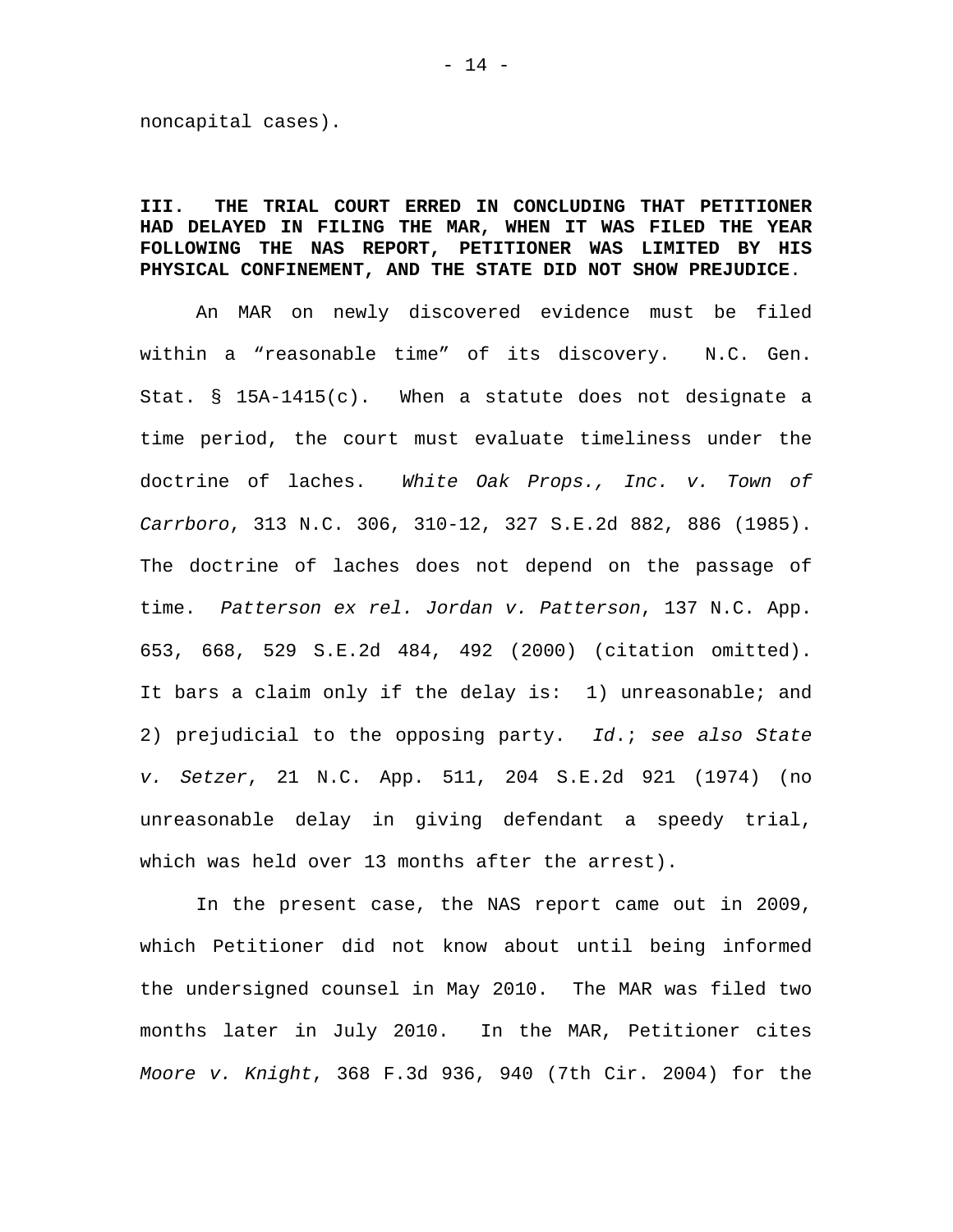consideration that any inquiry about whether a prisoner exercised due diligence in discovery a factual predicate has to take into account that "prisoners are limited by their physical confinement." In light of all these considerations, Petitioner presented the claim of newly discovered evidence within reasonable time. In addition, the State did not respond and show any prejudice. Therefore, the trial court erred in concluding that Petitioner had delayed in filing the MAR.

### **IV. THE TRIAL COURT ERRED IN CONCLUDING THAT THE MAR WAS PROCEDURALLY DEFAULTED, WHEN DEFENDANT PRESENTED NEWLY DISCOVERED EVIDENCE**.

An MAR is not subject to procedural default when a defendant shows: a) good cause and prejudice; or b) a fundamental miscarriage of justice if the MAR were not considered. N.C. Gen. Stat. § 15A-1419(b).

Newly discovered evidence fulfills the good cause requirement. N.C. Gen. Stat. § 15A-1419(c)(3). Prejudice is found when a reasonable probability exists that a different result would have occurred but for the error. As discussed above, the NAS report is newly discovered evidence, and it would probably lead to a different result if a new trial were granted.

Alternatively, an MAR is not procedurally defaulted if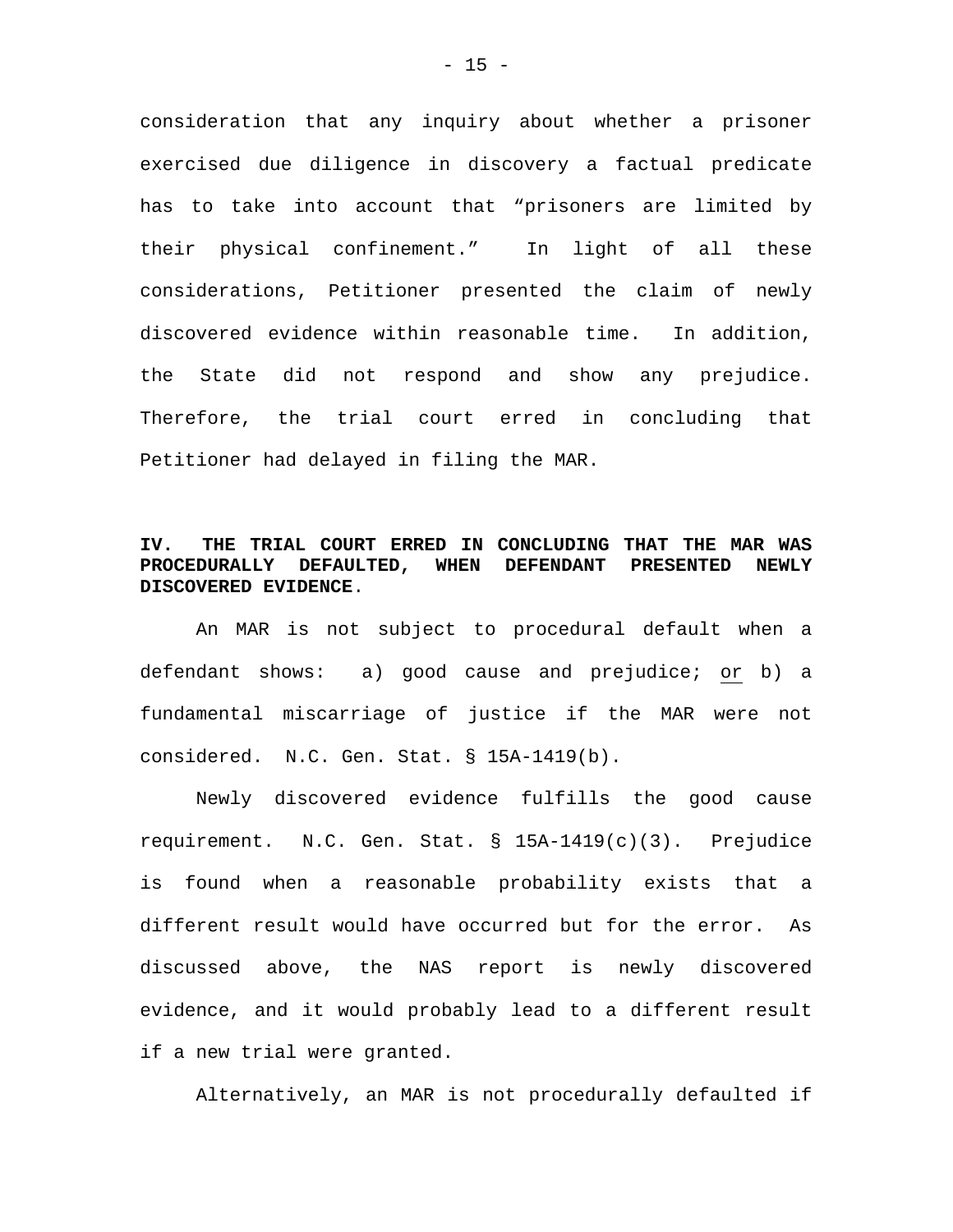the defendant demonstrates that fundamental miscarriage of justice would result if the MAR were not considered. Fundamental miscarriage of justice results when "more likely than not, but for the error, no reasonable fact finder would have found the defendant guilty of the underlying offense." N.C. Gen. Stat. § 15A-1419(e)(1). But for the State's witness's improper and misleading opinion, more likely than not the jury would not have convicted Petitioner, as elaborated above.

### **ATTACHMENTS**

Attached to this petition for consideration by the Court are the following exhibits:

. . . .

### **CONCLUSION**

Wherefore, Petitioner respectfully requests this Court to:

1. Issue its writ of certiorari and vacate his convictions;

2. Alternatively, remand the case to the trial court for hearings on Petitioner's Motion for Discovery and Motion for Appropriate Relief before a different trial judge;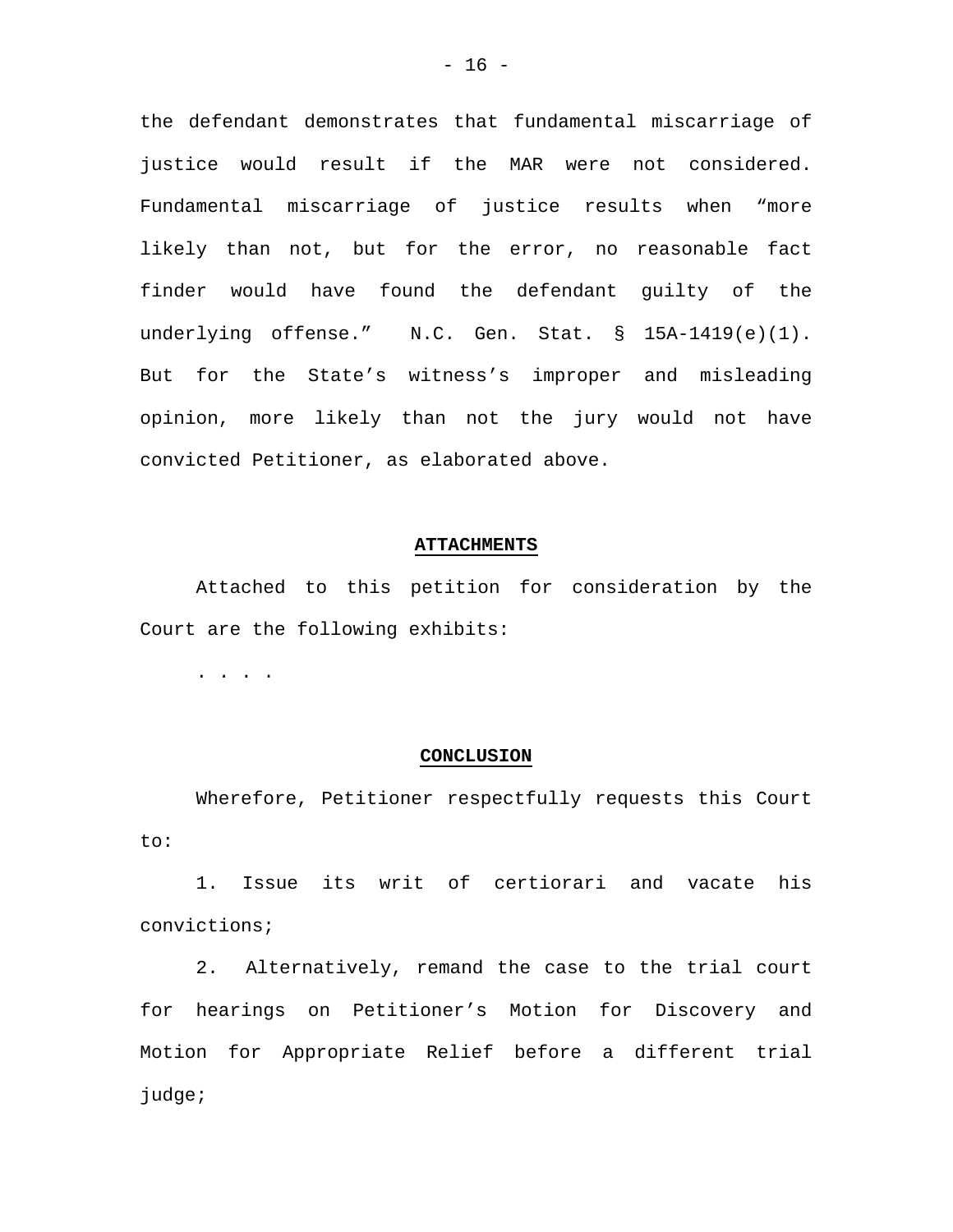3. Order such other relief as to the Court may deem proper.

Respectfully submitted, this the 23th day of August, 2010.

NORTH CAROLINA PRISONER LEGAL SERVICES

Electronically submitted

 Hoang Lam Attorney for Petitioner

 PO Box 25397 Raleigh, NC 27611 (919) 856-2200 State Bar 31638 hlam@ncpls.org

### **VERIFICATION**

The undersigned attorney for Petitioner, being first duly sworn, says that I have prepared the foregoing Petition for Writ of Certiorari, and it is accurate to the best of my knowledge, information, and belief.

 $\overline{\phantom{a}}$  , which is a set of the set of the set of the set of the set of the set of the set of the set of the set of the set of the set of the set of the set of the set of the set of the set of the set of the set of th

Hoang Lam

Sworn and subscribed before me This 23th day of August, 2010.

\_\_\_\_\_\_\_\_\_\_\_\_\_\_\_\_\_\_\_\_\_\_\_\_\_\_\_\_\_\_

Notary Public

My commission expires